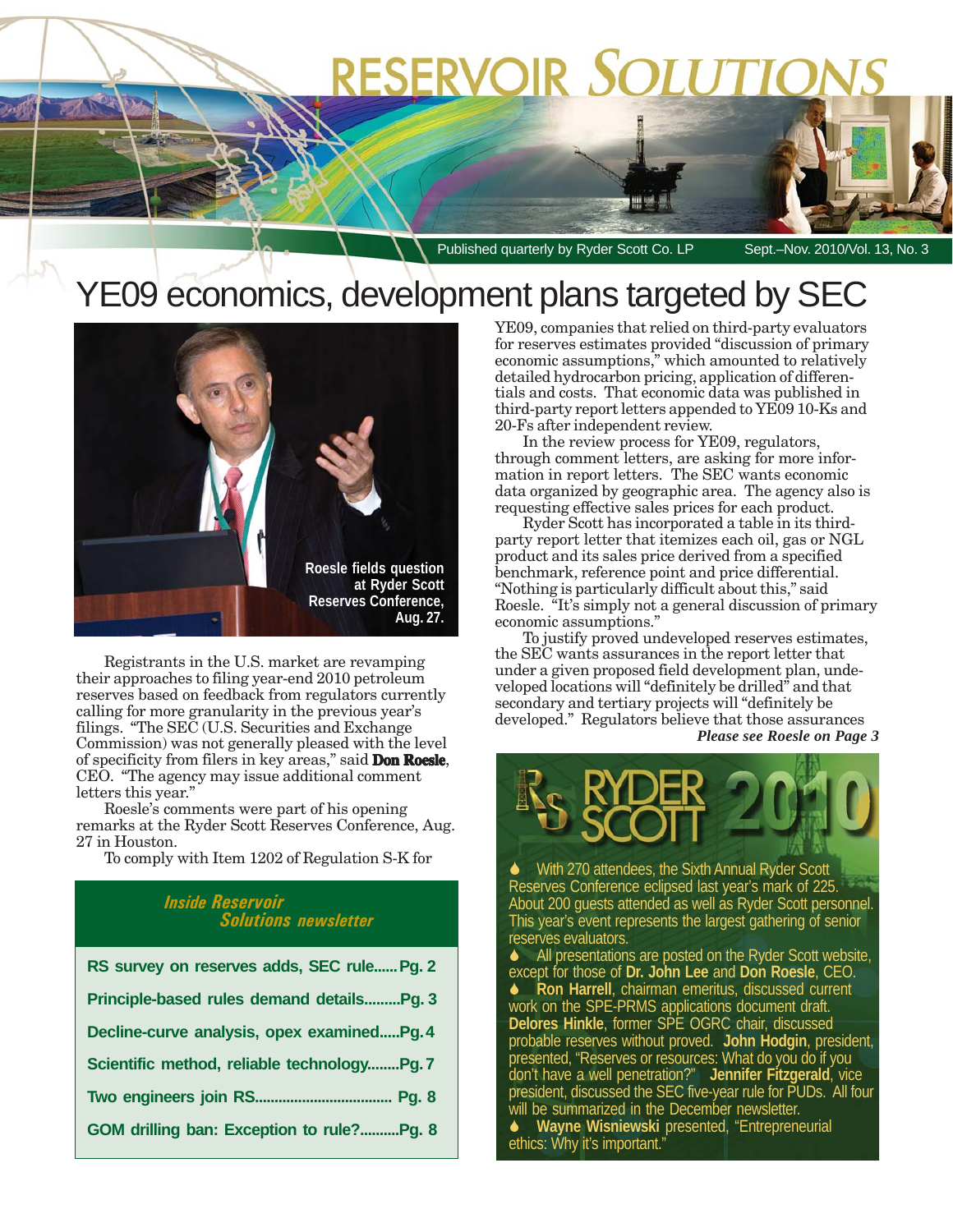

### Reliable technology rule didn't spur extensive reserves adds, survey shows

According to a Ryder Scott survey, less than two percent of public companies in U.S. markets booked material reserves additions for year-end 2009 based on the use of "reliable technology" as defined by the U.S. Securities and Exchange Commission. Of the 111 surveyed 10-K filers, 20 provided statements on the impact of technology on the estimation of their YE09 proved reserves.

Of those 20, 15 companies, without disclosing magnitudes, stated that reliable technology had no or minimal effects. Three stated 2-percent-or-less increases in proved reserves. Two filers—**NGAS Re- Resources Inc. sources**  and **Petrohawk Energy Corp.**—disclosed material proved reserves additions.

NGAS said it added "15.9 Bcfe

(of gas) in new horizontal PUD (proved undeveloped) locations supported by reliable technology." Petrohawk "recognized additional PUD reserves totaling 1,771 Mbbls of oil and 1,115,334 MMcf of natural gas resulting from the application of reliable technologies in determining reserves."

**Dan Olds**, senior vice president, presented the findings of the survey at the Ryder Scott Reserves Conference, Aug. 27. He said a cursory review of 20-F filings showed similar results.

Some observers believed that the SEC broader acceptance of reliable technology to justify reserves for YE09 would result in significant adds, especially by shale gas producers, but that didn't occur. *Please see Olds on Page 6*



### Price history of benchmark oil and gas in U.S. dollars

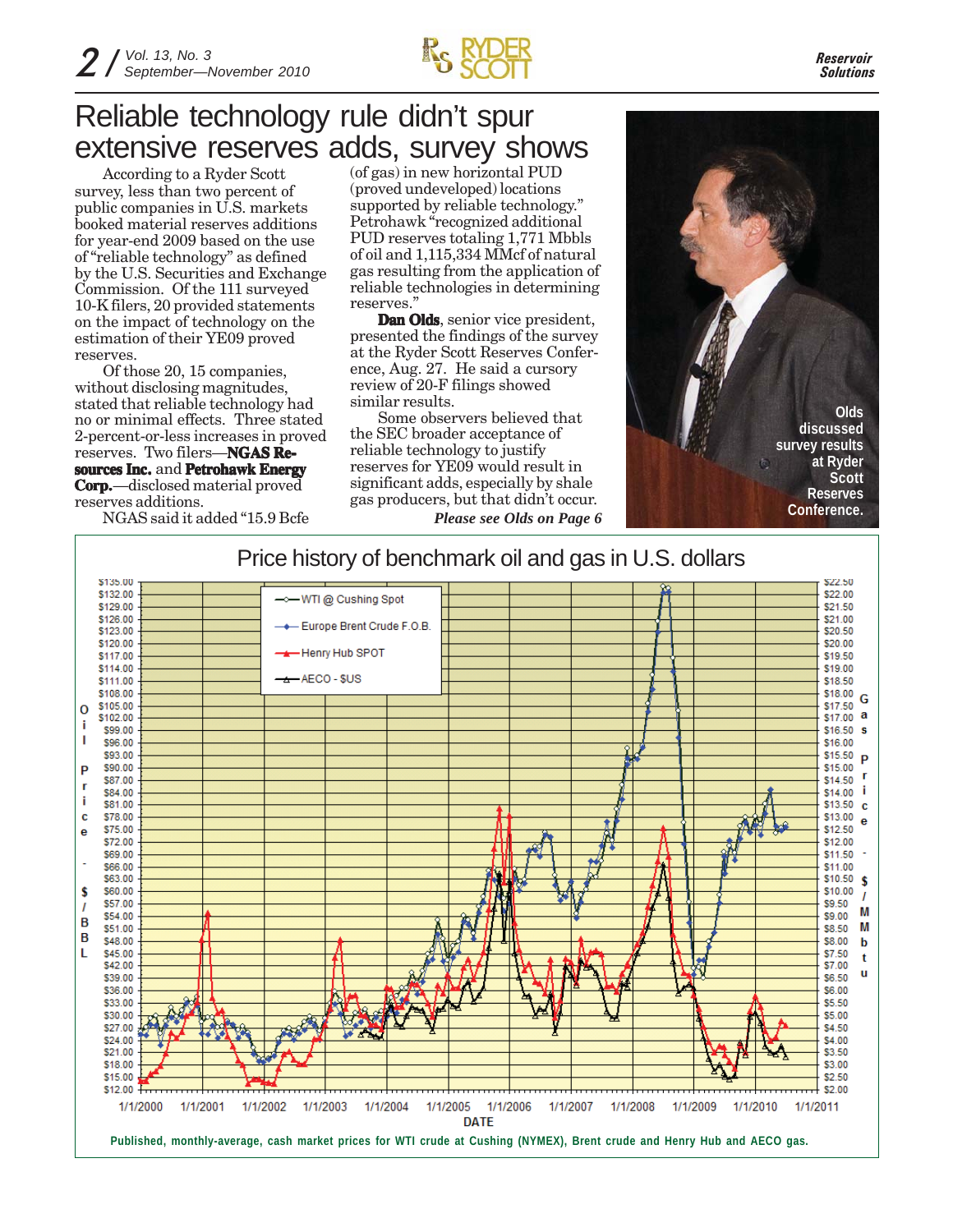

### SEC curbs potential for rules abuse by calling for details

Through the current comment-letter process, the U.S. Securities and Exchange Commission is asking for more detailed petroleum reserves disclosures to prevent abuse of the more flexible reporting rules, said **Dr. John Lee**, a former engineering fellow at the SEC during the rules-change process. The watchdog agency is calling for filers to discuss certainty provided by the use of so-called "reliable technology" to support proved reserves bookings.

Only a few companies discussed specific technologies and associated reserves additions under principlesbased rules used the first time for year-end 2009. Lee, a professor at Texas A&M University, made his remarks at the Ryder Scott Reserves Conference, Aug. 27 in Houston, saying that his opinions were not necessarily those of the SEC.

"Establishing reliability is up to the filer. A company must show empirical evidence that use of the technology leads to correct conclusions about proved volumes," said Lee. "The rules did not provide a reliable technology standard for PDP (proved developed producing) valuations or a list of technologies."

He also said that the SEC's time restriction on the booking of proved undeveloped reserves is intended to limit PUDs to a reasonable total, taking into account that they are validated, in some cases, through reliable technology.

Overall, the SEC is asking for more granularity in reporting to reign in any potential for manipulating rules established to protect the investor. "The SEC believes that filers have many more opportunities to 'game the system' and push the rules well beyond what they were intended to cover," said Lee.

Industry is learning and adapting to the new rules and so is the SEC. Lee remarked that although he no longer works in an official capacity for the SEC, the agency has contacted him to clarify his understanding of the original intent of specific rules changes.

#### *Roesle—Cont. from Page 1*

will provide a greater level of comfort to investors that non-producing and undeveloped categories of reserves will move into the producing category within the prescribed time frame.

To confirm development plans with third-party evaluators, companies are providing details on internal- and partner-approval processes. "Some companies are not eager to give that information, because development plans change. A plan today may not be the same plan two or three months from now," said Roesle. He remarked that third parties now are concerned with unanswered questions, such as, "What level of authority is needed within a company to adequately offer assurances to the SEC that development plans will be carried out? Is it division level or corporate level? Is it written or oral?"

In addition to disclosing the portion of the total reserves covered by the independent evaluation, third party report letters should specify developed and undeveloped subcategories of that portion of proved reserves, according to the SEC.

The agency is also calling for third-party reserves



"The SEC staff is learning and may not know precisely what it wants to see. Roger Schwall (assistant director in the SEC Division of Corporate Finance) is totally dedicated to getting the job done right," he said.

Public issuers are under no requirement to use third-party reserves auditors or evaluators, but there are incentives to use them and to use "credible internal controls," said Lee, adding that this is another example of the SEC adding rigor to flexible rules. He remarked that the SEC's enhanced reporting includes separate disclosure of non-traditional resources since they are riskier and disclosure of concentrated reserves locations to help identify greater political risk.

Filers are required to disclose reserves by continent or country if they represent 15 percent or more of total reserves.

"The SEC is asking registrants to more completely reveal their assets to investors under expanded disclosure requirements," said Lee. "The purpose is to prevent overstatements of reserves leading to an Enron-type destruction of market value. The Enron collapse still lingers in the memories of the SEC staff."

auditors to compile and disclose specific practices used to estimate reserves. Traditionally, it has been sufficient for the auditor to state that the reserves were prepared in accordance with "generally accepted petroleum engineering and evaluation principles."

Also, the SEC has asked that report letters not contain language to the effect that the report is for the "exclusive use and sole benefit" of the client or that limits audience or investor reliance. "Third parties are now taking on more liability," said Roesle.

He also said that the SEC has asked oil and gas companies to disclose relative levels of uncertainty associated with volumetric and performance methods separately. For more information on that issue, please see, "Companies argue against disclosing uncertainty levels in estimate methods," in the June *Reservoir Solutions* newsletter, Page 4.

*Editor's Note: Administrative law mandates that the SEC require the same Item 1202 disclosures from all registrants whether or not they rely on third-party evaluators. The exception is information unique to the use of a third party, i.e., signature of third party in filed report letter, etc.*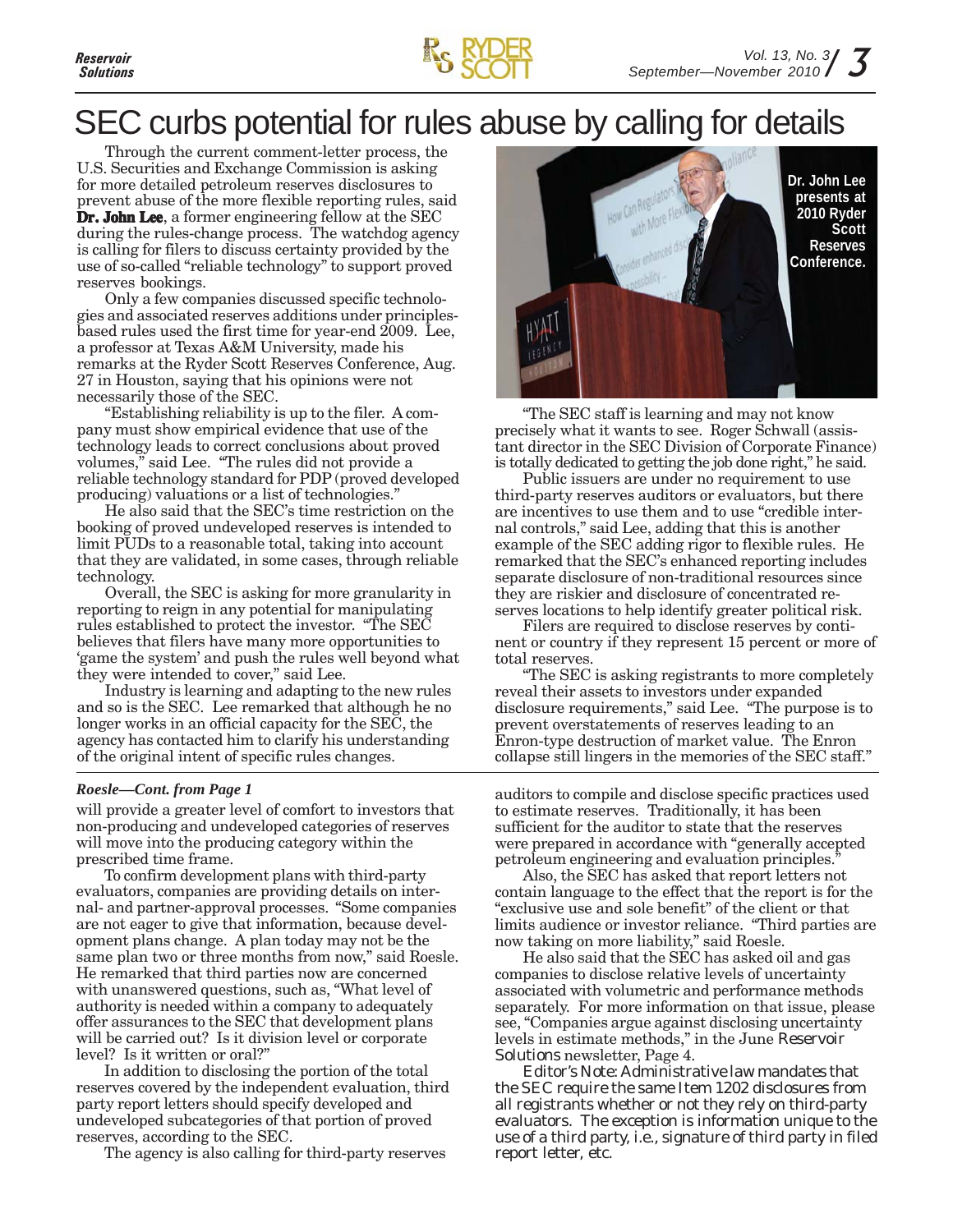

### Technical challenges in estimating reserves Part 4: Production decline curves, operating costs

*Editor's Note: This is a revised excerpt from "Oil and Gas Reserves Estimates: Recurring Mistakes and Errors," (SPE Paper No. 91069). To order a copy of the full paper, go to www.onepetro.org.*

Ryder Scott personnel see a wide variety of internally produced petroleum reserves estimates and most of them are well prepared. However, the firm has noticed common technical errors in reserves estimates.

This multipart article offers guidelines to help reduce the chance of errors in geoscientific and engineering analysis. This fourth newsletter article in the six-part series focuses on decline-curve analysis and operating costs.

#### Production decline curves

Performance decline analysis is the most common technique to estimate reserves in mature fields where ample performance data is available for both primary and secondary products. Besides the obvious subjectivity in determining a decline trend, common errors are associated with composite field decline curves and neglecting to apply a minimum hyperbolic decline rate.

**Composite field production decline curves**—Quite often, an engineer only has production histories for a multiwell lease, production unit, single reservoir or entire field. Individual well-production histories may not be available or can be compiled only through the use of allocations relying upon less-than-perfect well tests. When an aggregate well-production history is displayed as a graph of monthly oil or gas production, the historical trend may show a continual decline over time.

Indeed, this trend may be well defined as an exponential or hyperbolic decline that can be projected into the future with a reasonably high degree of reliability based upon the mathematical "best fit" of the historical data. This is illustrated as Figure 12.







This projection clearly presents an appealing case for using the entire production history to obtain an estimate of proved reserves.

Such a decline projection may be acceptable, however, only under the following conditions:

**Well count is** relatively stable.

**Production condi**tions and methods are largely unchanged over the producing life.<br>■ Wellbore inter Wellbore interven-

tion and other remedial

work can be classified solely as maintenance.

If these rather stringent conditions are not met, reliance upon this projection to estimate proved reserves may be inappropriate.

Figure 13 has the same production decline curve as Figure 12 but contains additional plotted data reflecting the number of producing wells over the productive life of the field. Often overlooked, this added information has a significant effect on the previous interpretation of remaining proved reserves.

Clearly, the forecast in Figure 12 is not achievable without the continual drilling of additional wells achieving similar, positive results, a highly unlikely condition in most cases. Frequently, estimators use this erroneous approach to estimate proved producing reserves.

In some cases, evaluators compound their mistakes by adding yet even more proved undeveloped reserves assigned to discrete drilling locations.



**Figure 13. Field forecast based on apparent trend with well**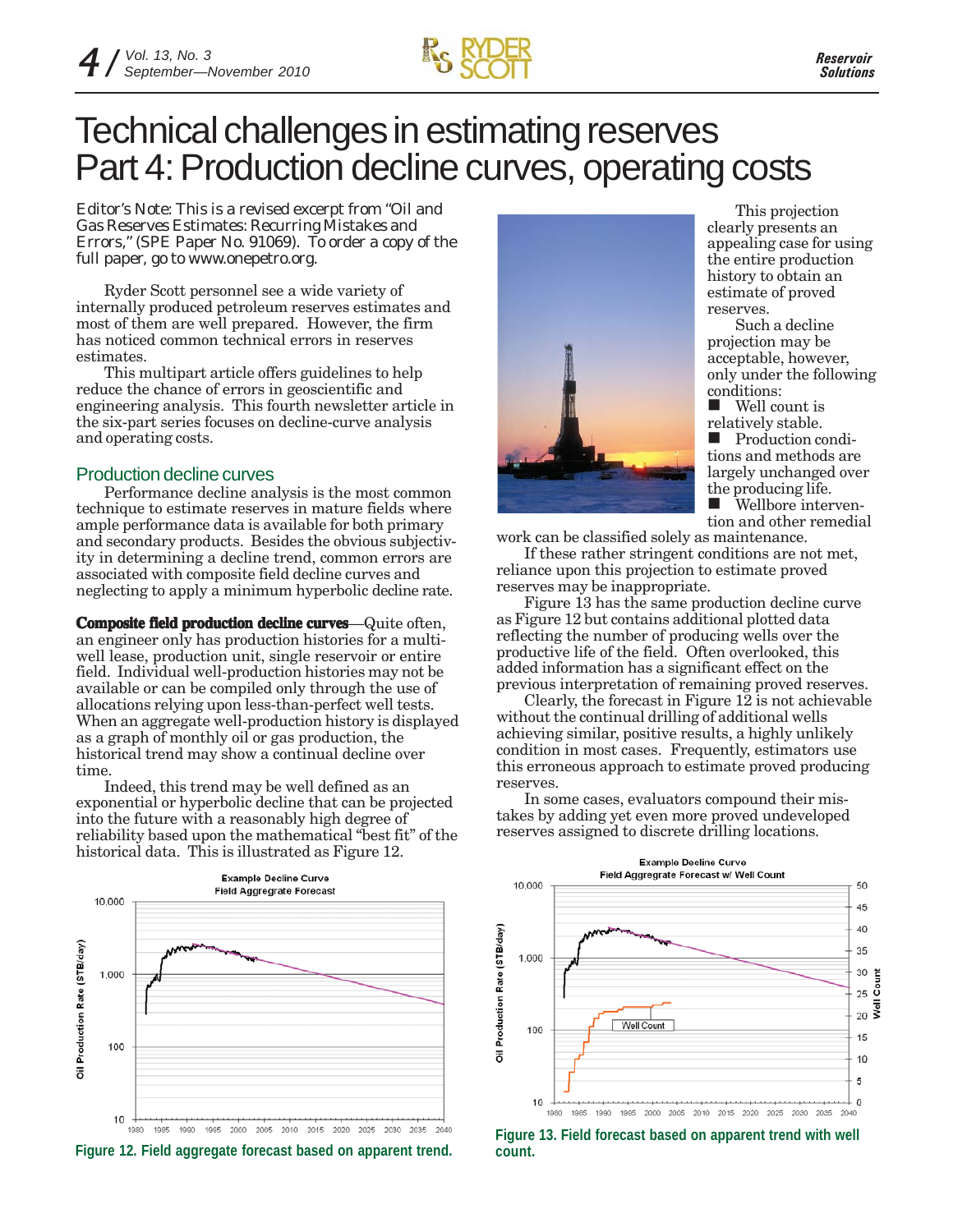

In preparing a forecast such as that in Figure 14, which restates the data in figures 12 and 13 based on average monthly production per well, an evaluator should be cautious when using "average well" projections.



**Figure 14. Alternate forecast based on constant well count and average well performance.**

The average well production, which is determined by dividing the field production by the well count, may have been sustained by the continuing impact of production from new wells and well-maintenance work.

Figure 15 presents a final forecast without the effects of drilling and single-event workovers on the field trend. The final projection may yet overstate remaining reserves unless the evaluator can be assured of future opportunities for re-completions, stimulation treatments or other types of production enhancements.



**Figure 15. Alternate forecast after removing effects of drilling and single-event well-maintenance work.**

The preferred approach is to rely upon the performance of individual wells whenever possible. Any other approach may lead to an optimistic estimate of future performance and proved reserves.

Make sure to specify minimum decline rates in hyperbolic projections. Virtually all commercial software programs used to forecast future production rates and cash flows provide an option to use a hyperbolic projection with a specified N-factor and final decline rate. This N-factor can also be calculated by using the curve-fitting function of the economic software program.

Allowing the software to default to an unspecified, final decline rate, which is often unreasonable and unsupportable, may have little effect on present value. However, the "added" reserves frequently cause gross overestimations. A review of depleted or nearly depleted area analogs will often guide the selection of an appropriate final decline rate.

#### **Other errors with decline-curve analysis**

 Ultimate recovery not related to volumetric estimates. Apparent decline trends combined with relatively flat flowing-tubing pressures can lead to optimistic reserves estimates, particularly in gas reservoirs with partial to strong water drives.

 Assuming exponential decline in reservoirs that tend to exhibit hyperbolic decline trends (source of underestimating reserves). These include (i) tight gas reservoirs (enhanced if multiple layers), (ii) naturally fractured reservoirs, and (iii) waterflood reservoirs.

■ Conversely, assuming a hyperbolic decline may lead to overstating reserves in cases where an exponential decline would also fit performance.

#### **Guidelines to reduce mistakes in decline-curve analysis**

 Always attempt to estimate performance decline at a well or completion level for best results.

 $\blacksquare$  Include trends in secondary products (condensate yields, gas-oil ratios, water cuts) in analysis.

 When projecting group- or field-level rates, make sure to review the components of the field curve and properly account for well work and associated costs that are required to maintain the decline trend. If well work cannot be sustained, the field curve needs to be adjusted to fit the true decline of existing wells.

 Use analogous fields or more mature wells in the field or area to establish typical decline behavior, including minimum hyperbolic decline rates.

 Gain an understanding of reservoir properties porosity, permeability, lithology and depositional environment — to exercise better judgment in selecting exponential vs. hyperbolic decline models. Attempt to combine various types of evaluation techniques with decline-curve analysis to assure consistency in results.

#### Operating costs

Operating costs reflect expenses attributable to the daily operations of a field and typically do not include general and administrative expenses or other overhead costs. Operating costs are used to capture expenses, which affect reserves values, and to estimate economic limits, which affect reserves volumes. The economic limit is defined as the rate and time at which revenue from production becomes less than the cost of operations.

Typical errors or mistakes associated with operating costs include the following: (i) use of forecasted or budgeted operating costs that are lower than actual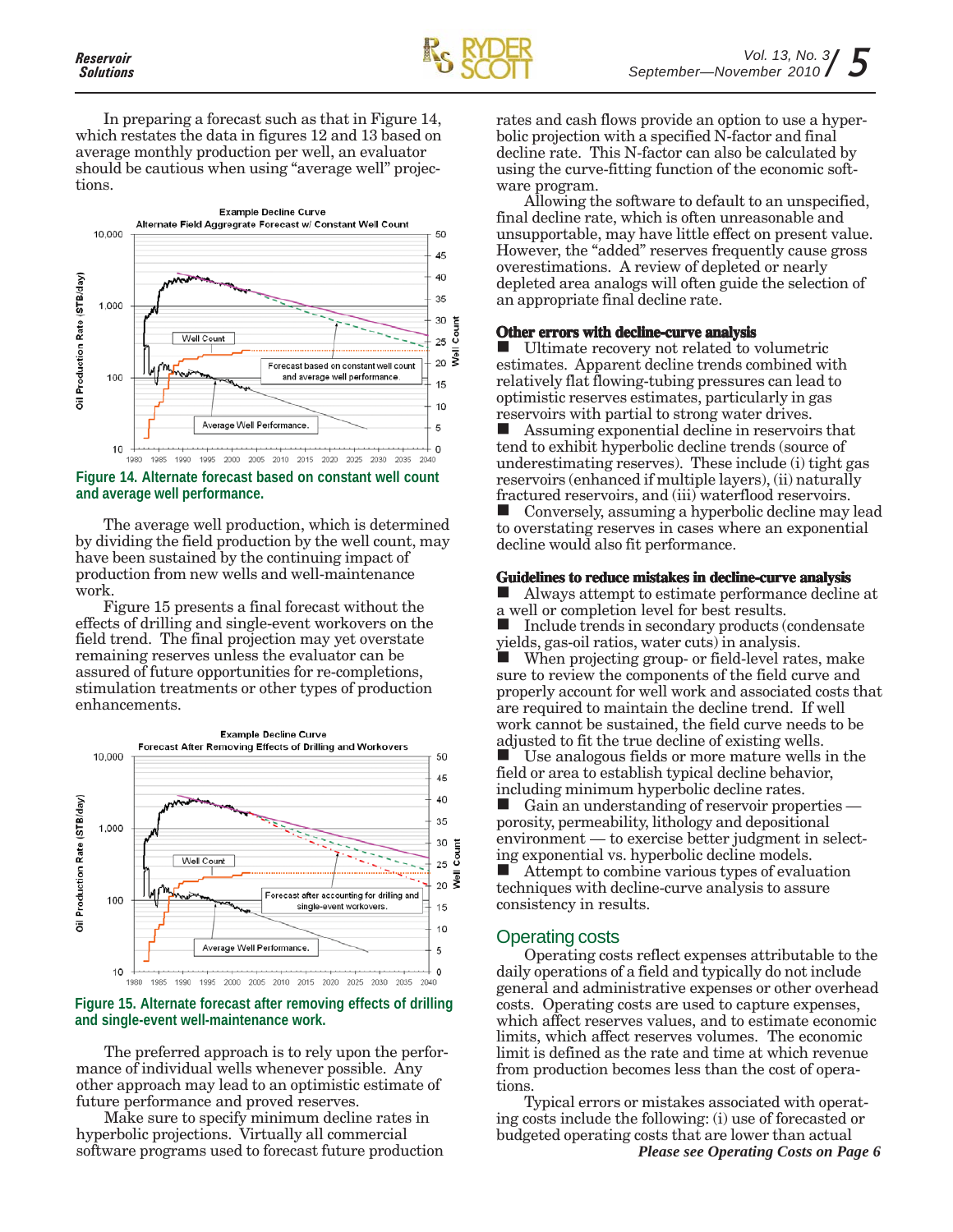

#### *Operating Costs—Cont. from Page 5*



long-term historic costs, (ii) recurring well or facility costs that are assumed to be single events and therefore excluded from future estimates of cost, (iii) assumption of per unit cost of primary product, dollars per barrel for example, without the proper treatment of fixed cost or costs of producing secondary products, and (iv) failure to evaluate changes to costs caused by the introduction of new

recovery mechanisms.

**Projected operating costs are lower than historic average costs**—Occasionally, forecasted or budgeted operating costs that are lower than average historic costs are used to estimate reserves. This may be based on an assumption rather than established fact.

This approach, in most cases, will result in overstating both income and reserves. In general, regulatory bodies require that operating costs be closely tied to at least one if not several years of observed costs. Any deviation requires sufficient evidence of circumstances and events that will lower future operating costs.

**Recurring well or facility expenses**—Most reservoir engineers rely on historic facility, lease, and/or well operating cost statements as the basis for calculating historic operating costs, typically expressed as a monthly cost, for mature properties. This may further be subdivided into fixed and variable components when appropriate. Historical costs frequently include expenses that are deemed to be "non-recurring."

These costs are typically excluded from average costs for use in production forecasts. This approach is acceptable only if the "non-recurring" costs are indeed non-recurring.

All too often, such items as tubing repairs and/or replacement or periodic platform or facility maintenance, are deducted as non-recurring. The failure to recognize the periodic frequency of such maintenance can lead to an overstatement of reserves and future net income.

**Assumption of per-unit operating cost**—Alternatively, and perhaps of a more serious nature, some evaluators use a future operating cost expressed as a fixed unit cost per volume (barrel, mcf or cubic meter) based on their estimates from a current or past analog. This method does not properly account for variable costs or proper inclusion of secondary products.

This approach is virtually never acceptable as unit costs of production almost universally increase over time with declining production even if the total monthly or annual costs remain constant or slightly

decline. This increase in unit costs of production is exacerbated by increasing needs for compression and artificial lift and a continuing growth in maintenance related to corrosion, equipment repairs, water treatment and disposal and ever-expanding environmental concerns. An understatement of operating costs will lead to an overstatement of future net income and reserves.

All performance-derived estimates of reserves are limited by a terminal rate, which is typically described as an economic limit. A unit cost of oil or gas production never leads to an economic limit as the cost will simply remain a fraction of revenue, which illustrates the improper assumption of a constant unit operating cost.

**Changes in recovery process**—Problems in operatingcost estimates can also occur if future production involves new recovery mechanisms, for instance, the start of a waterflood. In such cases, an evaluator should conduct a careful review to properly account for changes in costs resulting from added operational requirements.

#### **Guidelines to reduce operating-cost mistakes**

**Future operating costs need to closely agree with** observed historic costs. Incorporate at least two to three years of lease operating expenses into the estimate of future costs.

 Attempt to separate costs into fixed and variable components.

 Include recurring well or facility expenses in operating cost.

 Account for changes in costs caused by new recovery mechanism.

 Avoid simplification by estimating cost per unit volume without fixed/variable split.

Include cost for handling of secondary products.<br>In Apply proper escalation of costs if applicable

 Apply proper escalation of costs if applicable reserves definitions allow for such.

*Editor's Note: Part 5 to be published in December.*

#### *Olds—Cont. from Page 2*

Olds asked, "Has the industry failed to embrace the use of reliable technology or simply chosen not to discuss it unless it had a material impact?"

Early adopters take risks. "Pioneers are the ones with arrows in their backs," said Olds, quoting a Wild West saying. "Companies may be hesitant to book reserves using reliable technology if they are uncertain of how to comply with the SEC rule."

#### *"Pioneers are the ones with arrows in their backs."*—Olds

He also said that the survey showed that only four 10-K filers reported proved and probable reserves. They were **Abraxas Petroleum Corp., Dune Energy Inc., Tri-Valley Corp. Corp.** and **Whiting Petroleum Corp. Corp.** Only two companies, **Newfield Exploration Co. Exploration Co.** and **FX Energy Inc.**, reported probable reserves without possible.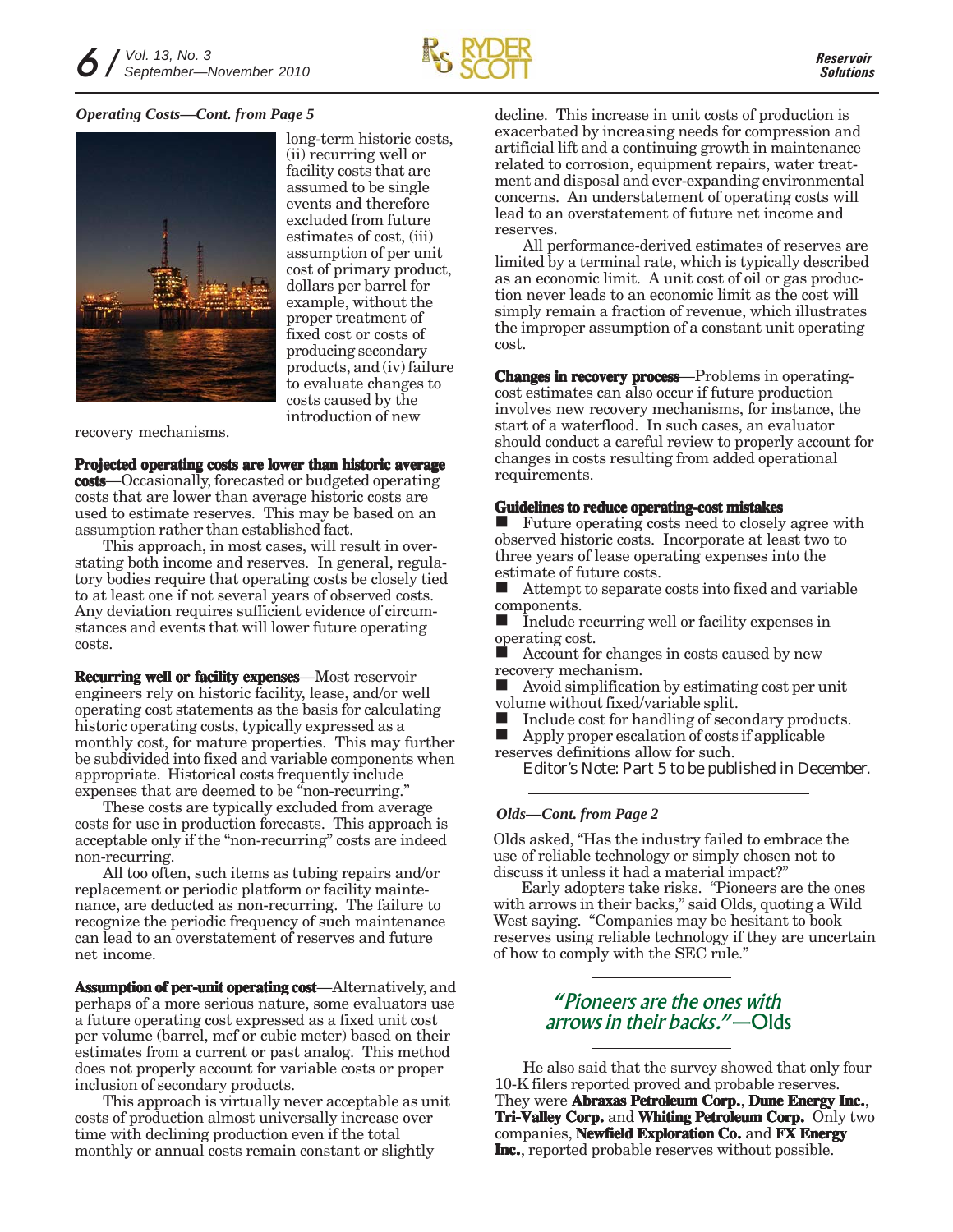

## Scientific method tests "reliable technology" criteria



To justify reserves bookings based on use of reliable technology in a given area, industry will need to use a clearly defined approach to demonstrate the consistency and repeatability required by the U.S. Securities and Exchange Commission, said **Rod Sidle**, a lecturer at Texas A&M University.

Without a specific recipe from the SEC, industry should consider adopting the scientific-method standard that the U.S. federal court has established for expert testimony, said Sidle, now retired after 35 years with Shell Oil Co.

Rule 702 of the U.S. Federal Rules of Evidence on expert testi-

mony "points us in the right direction" to establish an industry model "for demonstrating reliability that can satisfy both technical and regulatory standards," he stated.

Sidle, a former SPE Oil and Gas Reserves Committee member, made his remarks at the Ryder Scott Reserves Conference, Aug. 27.

"Irrefutable evidence should be built on both the science behind the technology and the empirical data from sufficient case histories," he said.

Sidle outlined a five-step version of the scientific model as follows:

1. Define how reliable technology will contribute to reserve estimation.

2. Formulate a hypothesis, research the science behind the application and define when results are valid. Questions to ask include the following:

 How should the reliable technology work in ideal situations?

 What are the assumptions behind the successful use of the technology?

 What real-life (non-ideal) conditions will affect the application of the technology?

3. Perform experiments. Test to validate the hypothesis and demonstrate that requirements of reliable



**With 270 attendees, the Sixth Annual Ryder Scott Reserves Conference eclipsed last year's mark of 225. About 200 guests attended as well as Ryder Scott personnel. This year's event represents the largest gathering of senior reserves evaluators.**

technology have been met. One can use both new tests and hindcasting, which is knowing the outcome and confirming the results. Test a statistically significant number of times. Test expected failure situations to confirm limits on successful use. Knowing what failure looks like helps in understanding data.

4. Interpret the data. Draw conclusions and document results, including needed conditions to achieve reliability. For instance, what are the limits on successful application? 5. As necessary, revise hypothesis and repeat steps three and four.

"Be sure to include all test data in your documentation," said Sidle. "Selectively excluding data will raise questions regarding consistency and repeatability. Update your documentation regularly as new data is collected."

As an example, Sidle outlined scientific procedures for examining the reliability of pressure gradient cross plots. He also showed that the determination of fluid contacts is progressively more complex depending on elements of technology application, starting with the least challenging—direct measurement of a penetrated contact by well log analysis. Evaluating proximal wells and measured pressures is more complex and thus more challenging. Seismic analysis is the most complex of these three methods for delineating fluid contacts.

*Please see Sidle on Page 8*

|                                                                                   | <b>Board of Directors</b>                |
|-----------------------------------------------------------------------------------|------------------------------------------|
| Don P. Roesle<br>Chairman and CEO                                                 | Dean C. Rietz<br>Managing Senior V.P.    |
| John E. Hodgin<br>President                                                       | Guale Ramirez<br>Managing Senior V.P.    |
| Fred P. Richoux<br>Executive V.P.                                                 | George F. Dames<br>Managing Senior V.P.  |
| Larry T. Nelms<br>Managing Senior V.P.                                            | Herman G. Acuña<br>Managing Senior V.P.  |
|                                                                                   | Jeffrey D. Wilson<br>Senior V.P.         |
| <b>Reservoir Solutions</b>                                                        |                                          |
| Editor: Mike Wysatta<br><b>Business Development Manager</b>                       |                                          |
| Ryder Scott Company LP<br>1100 Louisiana, Suite 3800<br>Houston, Texas 77002-5218 |                                          |
|                                                                                   | Phone: 713-651-9191; Fax: 713-651-0849   |
| Denver, Colorado; Phone: 303-623-9147                                             |                                          |
| E-mail: info@ryderscott.com                                                       | Calgary, AB, Canada; Phone: 403-262-2799 |